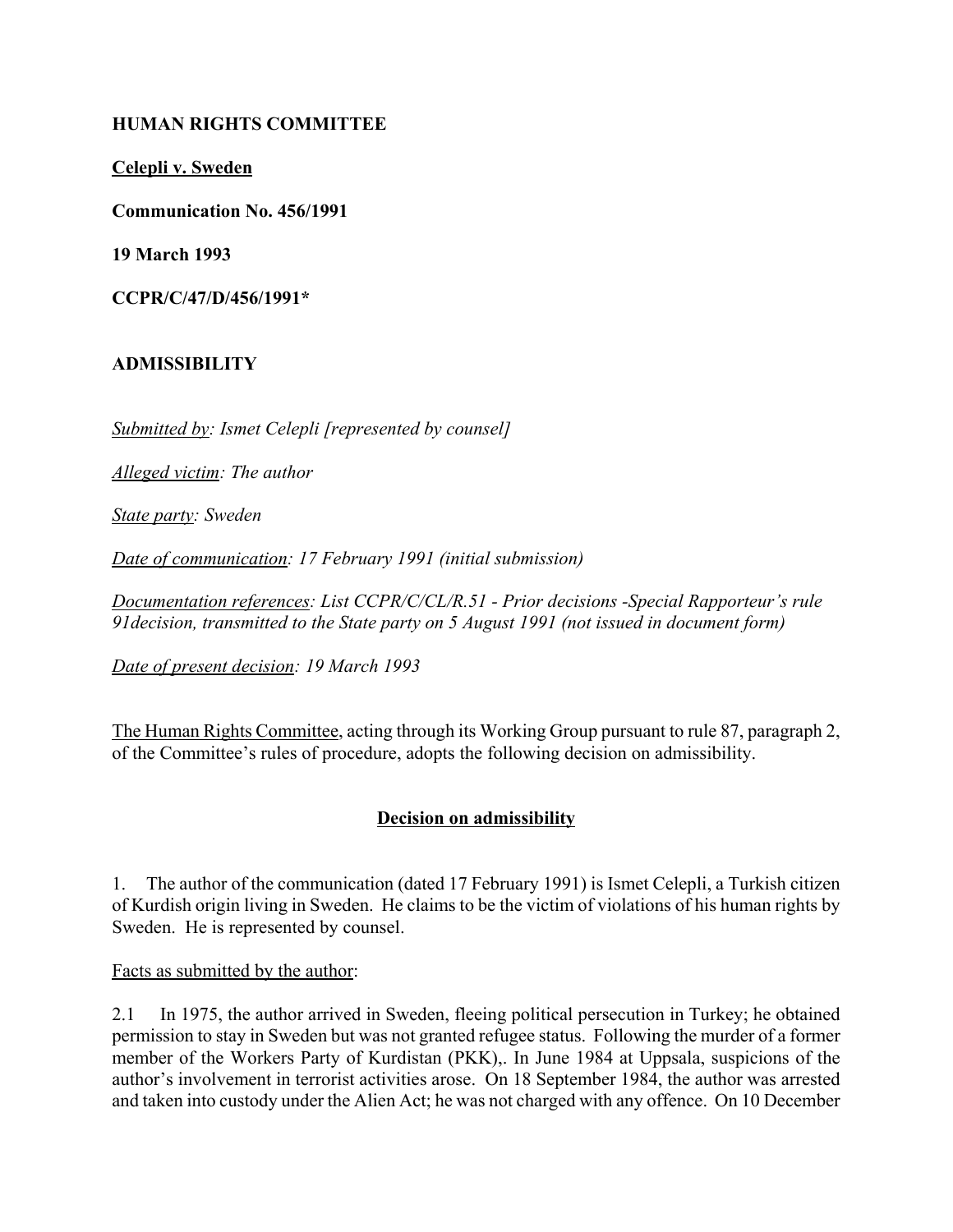1984, an expulsion order against him and eight other Kurds was issued, pursuant to sections 30 and 47 of the Swedish Aliens Act. The expulsion order was not, however, enforced as it was believed that the Kurds could be exposed to political persecution in Turkey in the event of their return. Instead, the Swedish authorities prescribed limitations and conditions concerning the Kurds' place of residence.

2.2 Under these restrictions, the author was confined to his home municipality (Västerhaninge, a town of 10,000 inhabitants, 25 kilometres south of Stockholm) and had to report to the police three times a week; he could not leave or change his town of residence nor change employment without prior permission from the police.

2.3 Under Swedish law, there exists no right to appeal against a decision to expel a suspected terrorist or to impose restrictions on his freedom of movement. The restrictions of the author's freedom of movement were alleviated in August 1989 and the obligation to report to the police was reduced to once a week. On 5 September 1991 the expulsion order was revoked and the restrictions on his liberty of movement were abolished.

## Complaint:

3.1 It is submitted that the Government reached its decision to expel the author after an inquiry by the Municipal Court of Stockholm, which allegedly obtained its information mainly from the SAPO, the Swedish security police. The author claims that the hearing before the Court, which took place in camera, was more like an interrogation than an investigation. A request for information about the basis of the suspicions against the nine Kurds was refused on grounds of national security. The author, who states that he was never involved in terrorist activities, claims that he was subjected to a regime of residence restrictions, although the grounds for this measure were not disclosed to him, and although he was not given an opportunity to prove his innocence and to defend himself before an independent and impartial tribunal. Moreover, he claims that he was not afforded the right to a review of the Government's decision. He emphasizes that he was never charged with a crime.

3.2 The author further alleges that he and his family have been harassed by SAPO, the Swedish security police, and that they have been isolated and discriminated against in their municipality because the Government and the media have labelled them as terrorists. The author also states that his health has deteriorated and that he suffers from a "post-traumatic stress disorder" due to his experience with the Swedish authorities.

3.3 Although the author does not invoke any specific articles of the Covenant, it appears from his submission that he claims to be a victim of a violation by Sweden of articles 7, 9, 12, 13 and 17 of the International Covenant on Civil and Political Rights.

### State party's observations and the author's comments thereon:

4.1 By submission, dated 7 October 1991, the State party argues that the communication is inadmissible on the grounds of non-substantiation and incompatibility with the provisions of the Covenant.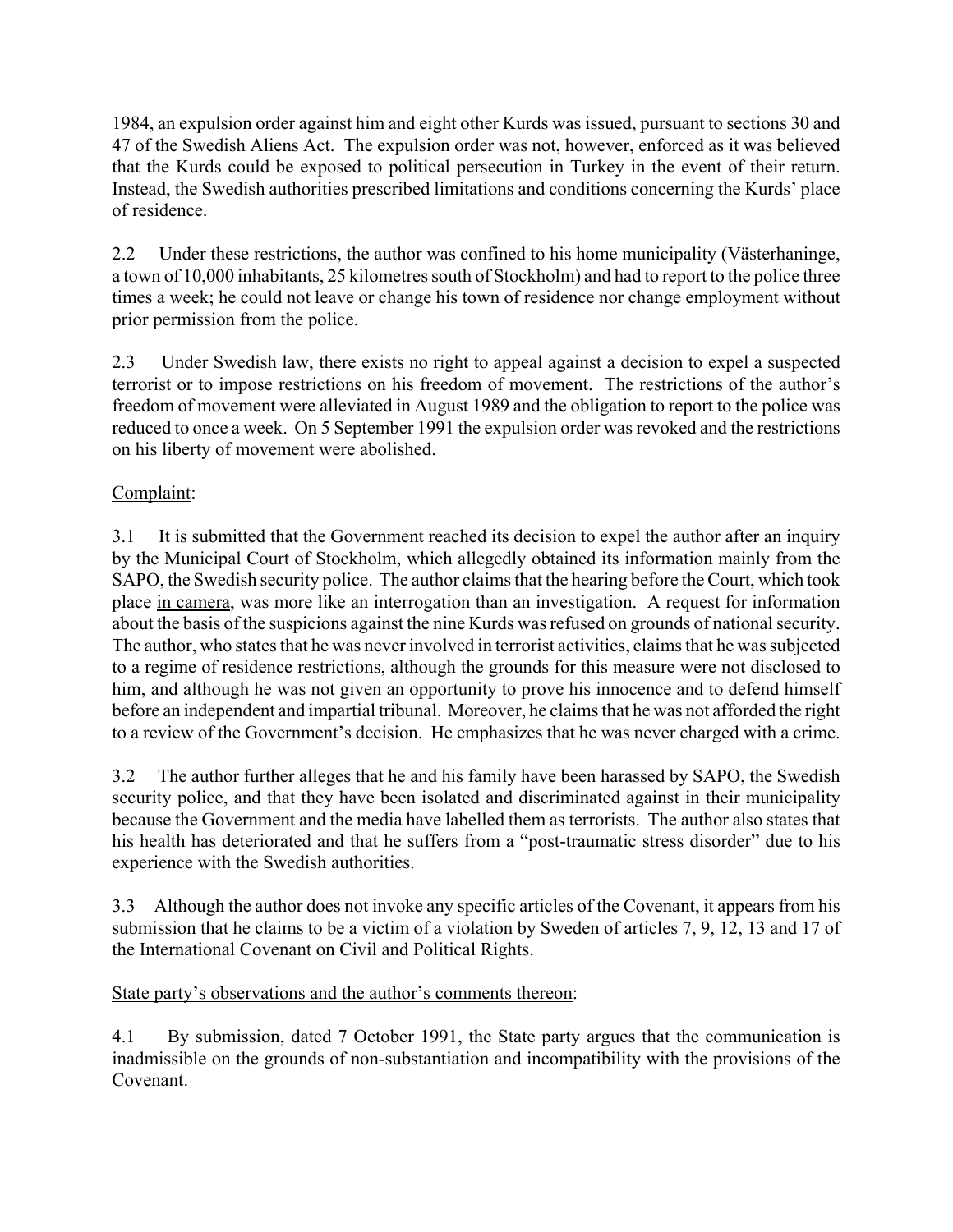4.2 The State party submits that the restrictions placed upon the author were in conformity with the 1980 Aliens Act, article  $48$  (1) of which read: "Where it is required for reasons of national security, the Government may expel an alien or prescribe restrictions and conditions regarding his place of residence, change of domicile and employment, as well as duty to report". In July 1989, this Act was replaced by the 1989 Aliens Act. According to a recent amendment to this act, the possibility to prescribe an alien's place of residence no longer exists. The State party emphasizes that the measures against aliens suspected of belonging to terrorist organizations were introduced in 1973 as a reaction to increase terrorist activities in Sweden; they were only applied in exceptional cases, where there were substantial grounds to fear that the person in question played an active role in planning or executing terrorist activities.

4.3 The State party submits that, on 31 August 1989, a decision was taken to allow the author to stay within the boundaries of the whole county of Stockholm; his obligation to report to the police was reduced to once a week. On 5 September 1991, the expulsion order against the author was revoked and the restrictions on his liberty of movement were consequently abolished.

4.5 The State party argues that a right to asylum is not protected by the Covenant and refers to the Committee's decision with regard to Communication No. 236/1987. 1/

4.6 The State party argues that article 9 of the Covenant, protecting the right to liberty and security of the person, prohibits unlawful arrest and detention, but does not apply to mere restrictions on liberty of movement which are covered by article 12. The State party argues that the restrictions on his freedom of movement were not so severe that his situation could be characterized as a deprivation of liberty within the meaning of article 9 of the Covenant. Moreover, the author was free to leave Sweden to go to another country of his choice. The State party therefore contends that this part of the communication is not substantiated and should be declared inadmissible.

4.7 With regard to the author's claim that he is a victim of a violation of article 12 of the Covenant, the State party submits that the freedom of movement protected by this article is subject to the condition that the individual is "lawfully within the territory of a State". The State party contends that the author's stay in Sweden, after the decision was taken to expel him on 10 December 1984, was only lawful within the boundaries of the Haninge municipality and later within the boundaries of the county of Stockholm. The State party argues that the author's claim under article 12 is incompatible with the provisions of the Covenant, since the author can only be regarded as having been lawfully in the country to the extent that he complied with the restrictions imposed upon him.

4.8 Moreover, the State party invokes article 12, paragraph 3, which provides that restrictions may be imposed upon the enjoyment of article 12 rights, if they are provided by law and necessary for the protection of national security and public order, as in the present case. The State party argues therefore that these restrictions are compatible with article 12, paragraph 3, and that the author's claim is unsubstantiated within the meaning of article 2 of the Optional Protocol. In this connection, the State party refers to the Committee's decision declaring Communication No. 296/1988 inadmissible. 2/

4.9 With regard to article 13 of the Covenant, the State party argues that the decision to expel the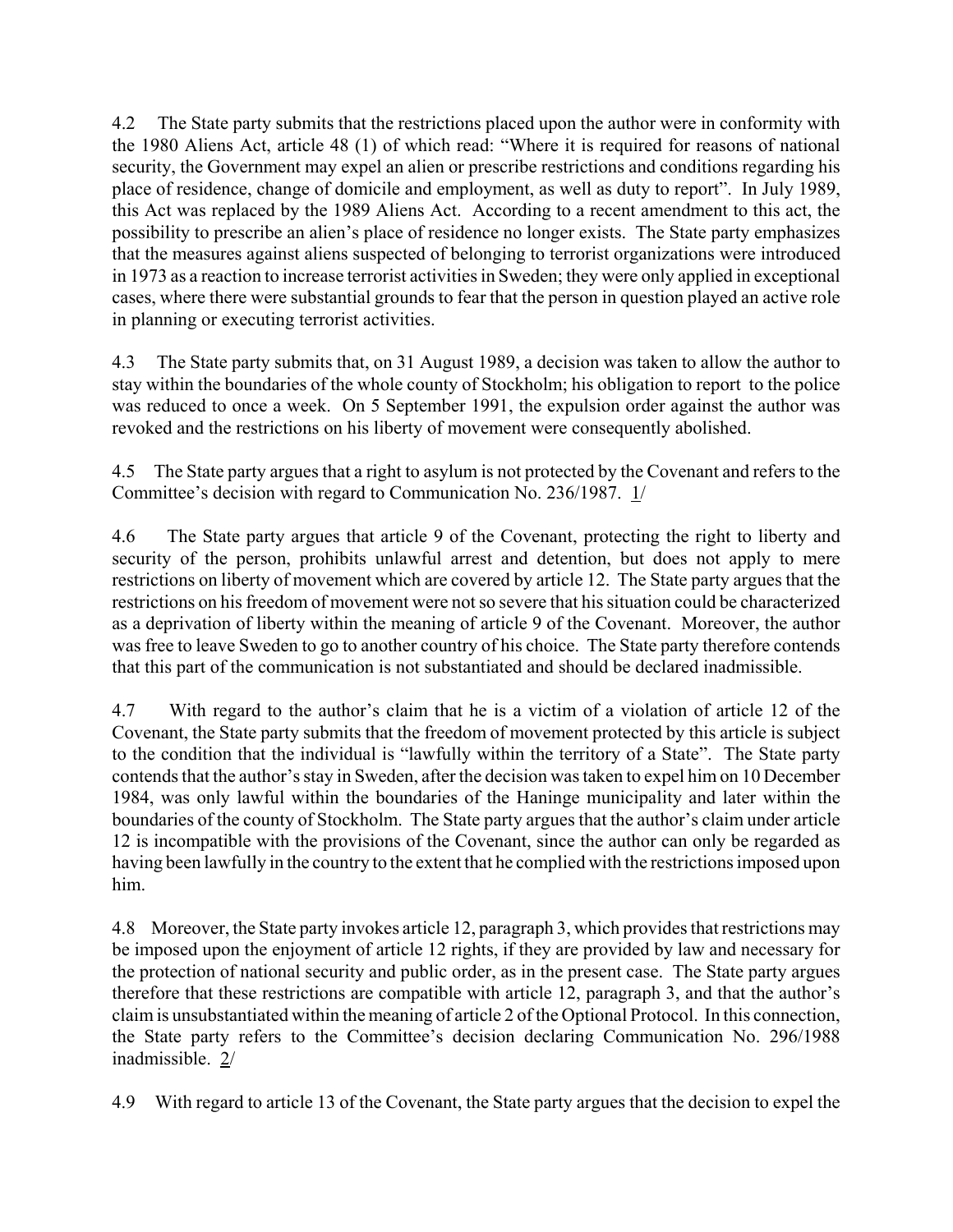author was reached in accordance with the relevant domestic law. In this context, the State party refers to the Committee's decision in Communication No. 58/1979,  $\frac{3}{2}$  where the Committee considered that the interpretation of domestic law was essentially a matter for the courts and authorities of the State party concerned. The State party contends that in the present case, compelling reasons of national security required that exceptions be made with regard to the right to review of the decision. According to the State party, the communication is therefore unsubstantiated with respect to article 13 and should be declared inadmissible under article 2 of the Optional Protocol.

4.10 The State party forwards copy of the text of the decision of the European Commission of Human Rights in a similar case, 4/ which was declared inadmissible as manifestly ill-founded and incompatible ratione materiae.

5.1 In his comments on the State partyís submission, the author reiterates that he was never accused of having committed any crime and that the State party's decision to declare him a potential terrorist was solely based upon information from the SAPO.

5.2 As regards the revoking of the expulsion order and the abolition of the restrictions, the author points out that the State party has not recognized that he was no potential terrorist. In this context, he states that the SAPO has provided information about him to Interpol. He claims that this means in practice that he can never leave Sweden without fearing for his safety.

5.3 With regard to the State party's arguments that the restrictions on his freedom of movement cannot be considered to be so severe as to constitute a deprivation of liberty, the author argues that a residence restriction can be considered a deprivation of liberty when it is of considerable duration or when it has serious consequences. He claims that his condition, being under a residence restriction for nearly seven years and having to report to the police three times a week for five years, was so severe as to amount to a deprivation of liberty, protected by article 9 of the Covenant.

5.4 The author further submits that, although he has not been charged with any criminal offence, the effects of the treatment he was subjected to were such as to make him a criminal in the eyes of the public and amounted to a harsh punishment for an offence of which he has not been charged and for which he has not been able to defend himself.

5.5 The author further claims that the residence restriction imposed upon him amounted to inhuman treatment, prohibited by article 7 of the Covenant. He supports this claim by referring to the opinion of Mr. Pär Borgå, a Swedish doctor working for the Centre for Tortured Refugees, where the author received treatment. In this connection, the author refers to alleged harassment by the police.

# Issues and proceedings before the Committee:

6.1 Before considering any claim contained in a communication, the Human Rights Committee must, in accordance with rule 87 of its rules of procedure, decide whether or not it is admissible under the Optional Protocol to the Covenant.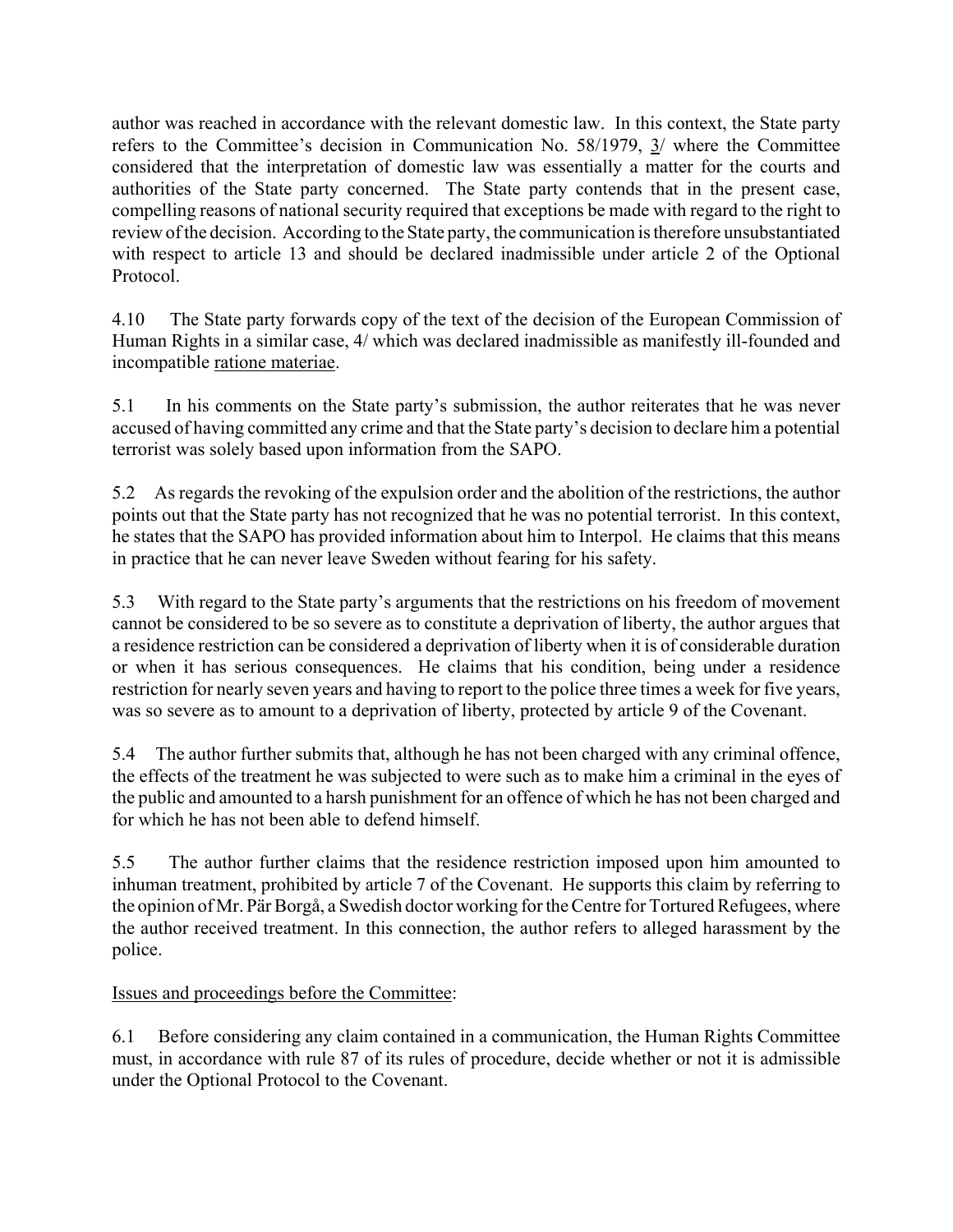6.2 The Committee has ascertained, as required under article 5, paragraph 2 (a), of the Optional Protocol, that the same matter is not being examined or has not been examined under another procedure of international investigation or settlement.

6.3 As regards the author's claim that the restrictions imposed upon him amounted to inhuman treatment, the Committee considers that the author has not substantiated, for purposes of admissibility, how these restrictions exceeded the threshold established by article 7 of the Covenant. This part of the communication is therefore inadmissible under article 2 of the Optional Protocol.

6.4 With regard to the author's contention that restrictions on his freedom of movement are tantamount to a deprivation of liberty, the Committee observes that the author was free to leave Sweden and that he was not subject to unlawful detention within the meaning of article 9 of the Covenant. This part of the communication is thus inadmissible under article 3 of the Optional Protocol.

6.5 With respect to the author's complaint concerning the expulsion order, the Committee observes that article 13 of the Covenant stipulates that "an alien lawfully in the territory of a State party ... may be expelled therefrom, only in pursuance of a decision reached in accordance with law". The Committee notes, however, that the author was never expelled from Sweden. Therefore no issue arises under article 13 of the Covenant. The Committee has also taken note of the author's argument that he should have been allowed to submit reasons against his expulsion and to have his case reviewed. In this connection, however, the State party has invoked the exception specifically provided for in article 13 concerning compelling reasons of national security. In the circumstances, and considering that the State party itself subsequently reviewed and rescinded the order of expulsion, the Committee finds that this part of the communication is inadmissible under article 3 of the Optional Protocol.

6.6 The communication does not disclose any facts in support of the author's allegation that he has been subjected to unlawful attacks on his honour and reputation. Moreover, even if he claims that being considered a terrorist per se constitutes a violation of article 17 of the Covenant, the Committee notes that the author has not exhausted domestic remedies in that respect.

6.7 As regards the author's claim under article 12 of the Covenant, the Committee notes that the State party prescribed certain restrictions upon his freedom of movement, which it justified on grounds of national security. The Committee has noted the State party's argument that the freedom of movement stipulated in article 12 of the Covenant is subject to the condition that the individual be "lawfully within the territory" of the State, and that subsequent to the expulsion order the author's continued stay in Sweden was lawful only within the boundaries of the Haninge municipality (para. 4.7). The Committee is of the opinion that two issued arise under article 12 of the Covenant: (1) whether a person against whom an expulsion order has been issued but not enforced is "lawfully" within the territory of a State", and, if so,  $(2)$  whether that person's freedom of movement may lawfully be restricted for reasons of national security, in accordance with paragraph 3 of article 12, without allowing appeal against such decision. The Committee finds that these are issues to be considered on the merits.

7. The Human Rights Committee therefore decides: